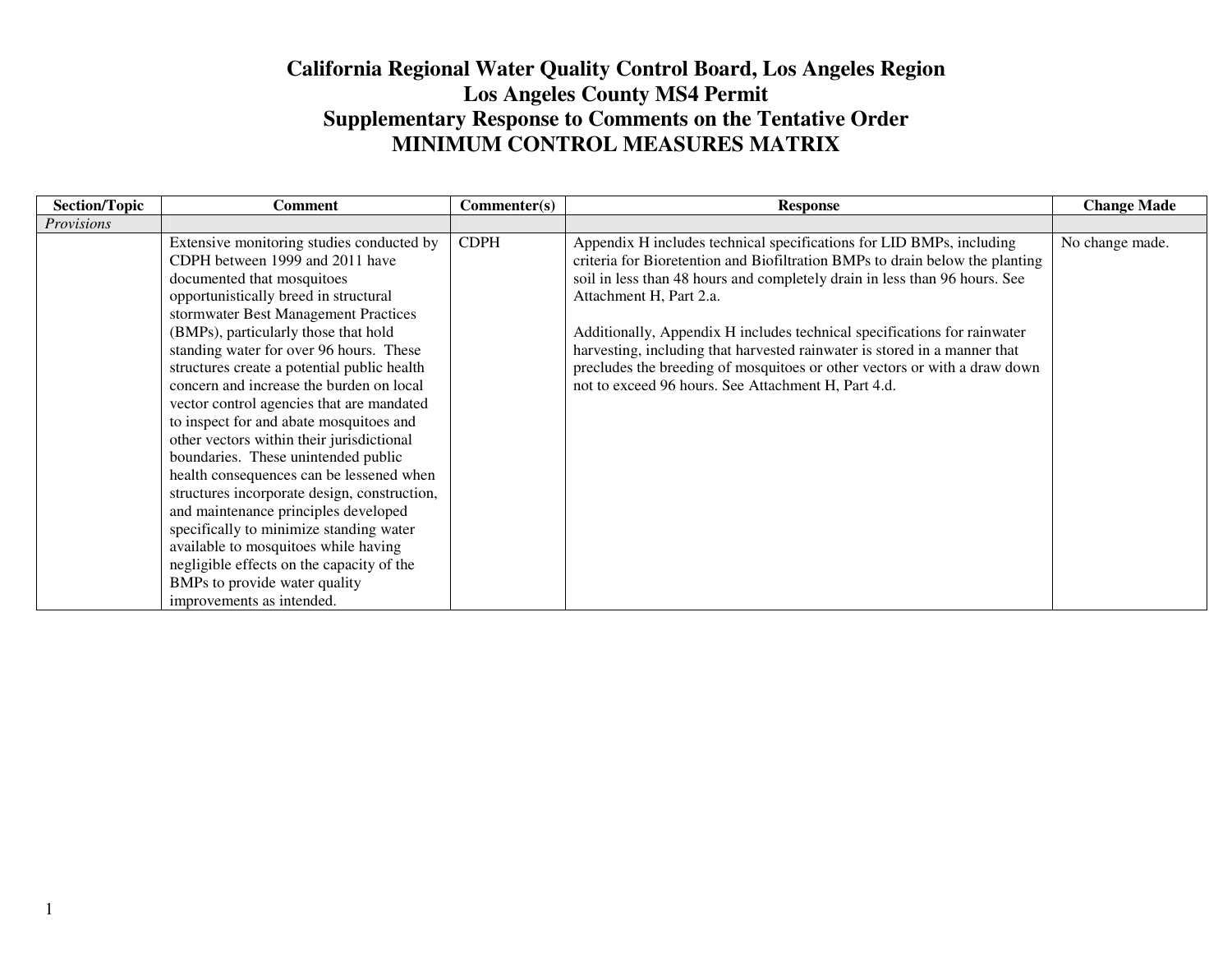| <b>Section/Topic</b> | Comment                                     | Commenter(s) | <b>Response</b>                                                              | <b>Change Made</b> |
|----------------------|---------------------------------------------|--------------|------------------------------------------------------------------------------|--------------------|
|                      | It is critical that the capacity for vector | <b>CDPH</b>  | The discharge of biological and residual pesticides to waters of the US      | No change made.    |
|                      | control agencies to apply public health     |              | from larvicide and adulticide applications for vector control may pose a     |                    |
|                      | pesticides to MS4s is protected by not      |              | threat to existing and potential beneficial uses of waters of the US if not  |                    |
|                      | imposing additional restrictions. To this   |              | properly controlled and regulated. The Clean Water Act (CWA), at section     |                    |
|                      | end, public health pesticides specifically  |              | $301(a)$ , broadly prohibits the discharge of any pollutant to waters of the |                    |
|                      | should be included as exempted discharges   |              | US, except in compliance with an NPDES permit. Biological and residual       |                    |
|                      | into permitted MS4s.                        |              | pesticides discharged into surface waters constitute pollutants within the   |                    |
|                      |                                             |              | meaning of the CWA even if the discharge is in compliance with the           |                    |
|                      |                                             |              | registration requirements of the Federal Insecticide, Fungicide, and         |                    |
|                      |                                             |              | Rodenticide Act (FIFRA). Therefore, coverage under an NPDES permit is        |                    |
|                      |                                             |              | required. The draft tentative order does not prohibit authorized non-storm   |                    |
|                      |                                             |              | water discharges separately regulated by an individual or general NPDES      |                    |
|                      |                                             |              | permit. Discharges of biological and residual pesticides to waters of the US |                    |
|                      |                                             |              | are covered under WQ Order No. 2012-0003-DWQ. A categorical                  |                    |
|                      |                                             |              | exemption for these types of discharges to the LA County MS4 would be        |                    |
|                      |                                             |              | contrary to the CWA and implementing regulations.                            |                    |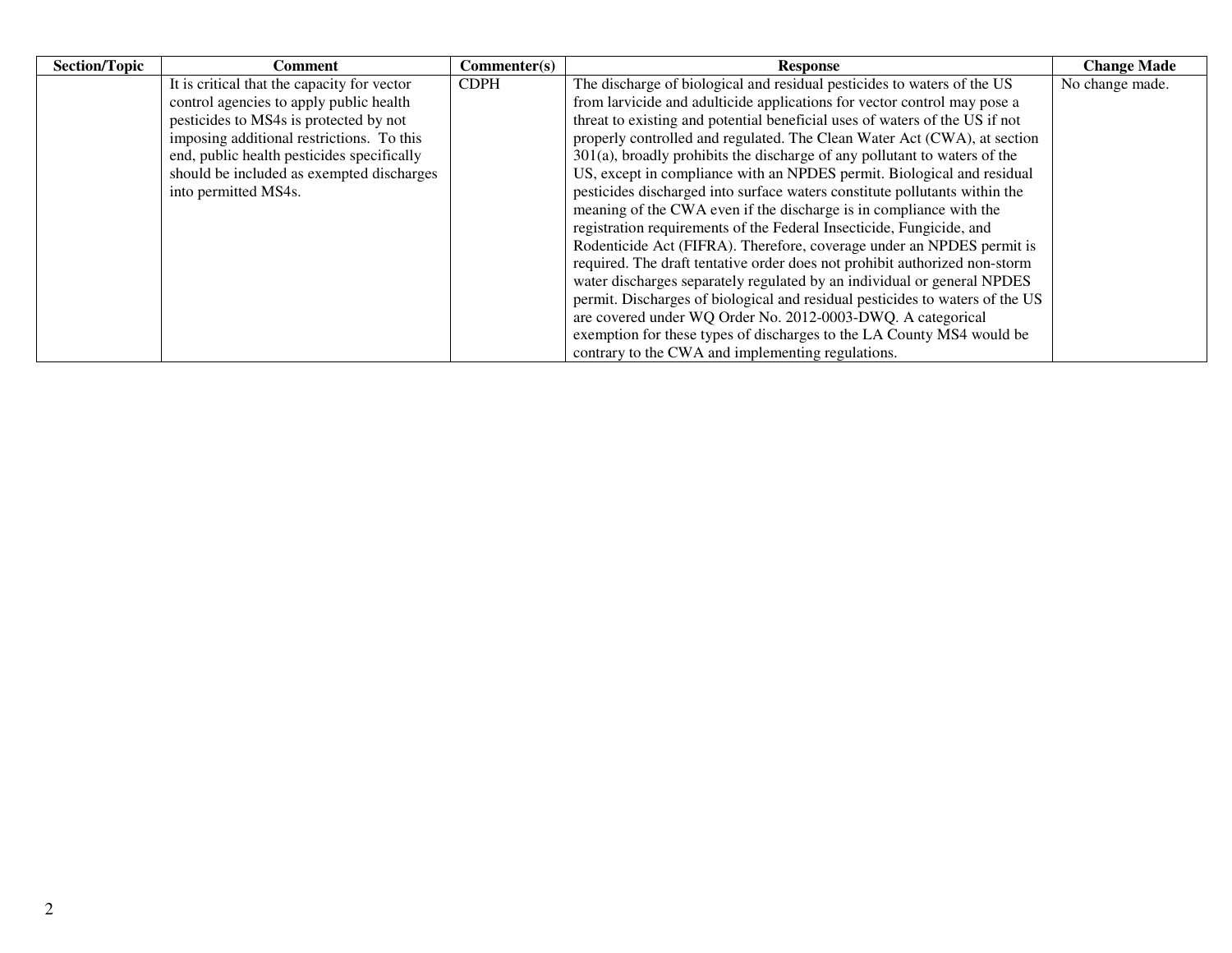| <b>Section/Topic</b> | <b>Comment</b>                                                                                                                                                                                                                                                                                                                                                                                                                                                                                                                                                                   | Commenter(s) | <b>Response</b>                                                                                                                                                                                                                                                                                                                                            | <b>Change Made</b> |
|----------------------|----------------------------------------------------------------------------------------------------------------------------------------------------------------------------------------------------------------------------------------------------------------------------------------------------------------------------------------------------------------------------------------------------------------------------------------------------------------------------------------------------------------------------------------------------------------------------------|--------------|------------------------------------------------------------------------------------------------------------------------------------------------------------------------------------------------------------------------------------------------------------------------------------------------------------------------------------------------------------|--------------------|
|                      | CDPH respectfully requests that the Board                                                                                                                                                                                                                                                                                                                                                                                                                                                                                                                                        |              | The Tentative order requires that LID and Hydromodification Control                                                                                                                                                                                                                                                                                        | No change made.    |
|                      | strongly consider the addition of specific                                                                                                                                                                                                                                                                                                                                                                                                                                                                                                                                       |              | BMPs are properly selected, designed and maintained to avoid the breeding                                                                                                                                                                                                                                                                                  |                    |
|                      | and concise language to the Draft Tentative                                                                                                                                                                                                                                                                                                                                                                                                                                                                                                                                      |              | of vectors. See Part VI.D.6.a.i.(6).                                                                                                                                                                                                                                                                                                                       |                    |
|                      | Order, Order No. R4-2012-XXXX, that:                                                                                                                                                                                                                                                                                                                                                                                                                                                                                                                                             |              |                                                                                                                                                                                                                                                                                                                                                            |                    |
|                      | draws attention to the potential<br>$\bullet$                                                                                                                                                                                                                                                                                                                                                                                                                                                                                                                                    |              | The Tentative order addresses drainage criteria for bioretention and                                                                                                                                                                                                                                                                                       |                    |
|                      | unintended consequences                                                                                                                                                                                                                                                                                                                                                                                                                                                                                                                                                          |              | biofiltration BMPs in Attachment H. As proposed, these criteria are                                                                                                                                                                                                                                                                                        |                    |
|                      | associated with stormwater                                                                                                                                                                                                                                                                                                                                                                                                                                                                                                                                                       |              | consistent with the California Department of Public Health. (2012). Best                                                                                                                                                                                                                                                                                   |                    |
|                      | management structures (i.e.,                                                                                                                                                                                                                                                                                                                                                                                                                                                                                                                                                     |              | Management Practices for Mosquito Control in California, which indicates                                                                                                                                                                                                                                                                                   |                    |
|                      | mosquito production);                                                                                                                                                                                                                                                                                                                                                                                                                                                                                                                                                            |              | that structures designed to drain captured water within 96 hours minimize                                                                                                                                                                                                                                                                                  |                    |
|                      | specifically, structural BMPs and                                                                                                                                                                                                                                                                                                                                                                                                                                                                                                                                                |              | the potential for breeding vectors.                                                                                                                                                                                                                                                                                                                        |                    |
|                      | certain Low Impact Development                                                                                                                                                                                                                                                                                                                                                                                                                                                                                                                                                   |              |                                                                                                                                                                                                                                                                                                                                                            |                    |
|                      | (LID) site design measures such                                                                                                                                                                                                                                                                                                                                                                                                                                                                                                                                                  |              | The Tentative order also requires MS4 Permittees                                                                                                                                                                                                                                                                                                           |                    |
|                      | as rainwater capture systems                                                                                                                                                                                                                                                                                                                                                                                                                                                                                                                                                     |              | to coordinate with other agencies as necessary to successfully<br>$\bullet$                                                                                                                                                                                                                                                                                |                    |
|                      | requires that MS4s operating<br>$\bullet$                                                                                                                                                                                                                                                                                                                                                                                                                                                                                                                                        |              | implement the provisions of the order (see Part VI.A.4.a.iii), and                                                                                                                                                                                                                                                                                         |                    |
|                      | under this NPDES General Permit<br>minimize the potential for<br>mosquito production in structural<br>BMPs and certain LID site design<br>measures capable of holding<br>standing water to the maximum<br>extent practicable<br>requires that MS4s operating<br>$\bullet$<br>under this NPDES General Permit<br>provide, on an annual basis, a list<br>of structural BMPs and certain<br>LID site design measures capable<br>of holding standing water to the<br>local vector control agency to<br>facilitate routine inspections and<br>control of vectors if necessary,<br>and |              | to implement a tracking system for new development and re-<br>$\bullet$<br>development post-construction BMPs. This tracking system will<br>contain information on the types and locations of post-<br>construction BMPs. This information could be made available by<br>MS4 Permittees to vector control agencies, upon request. See Part<br>VI.D.6.d.iv. |                    |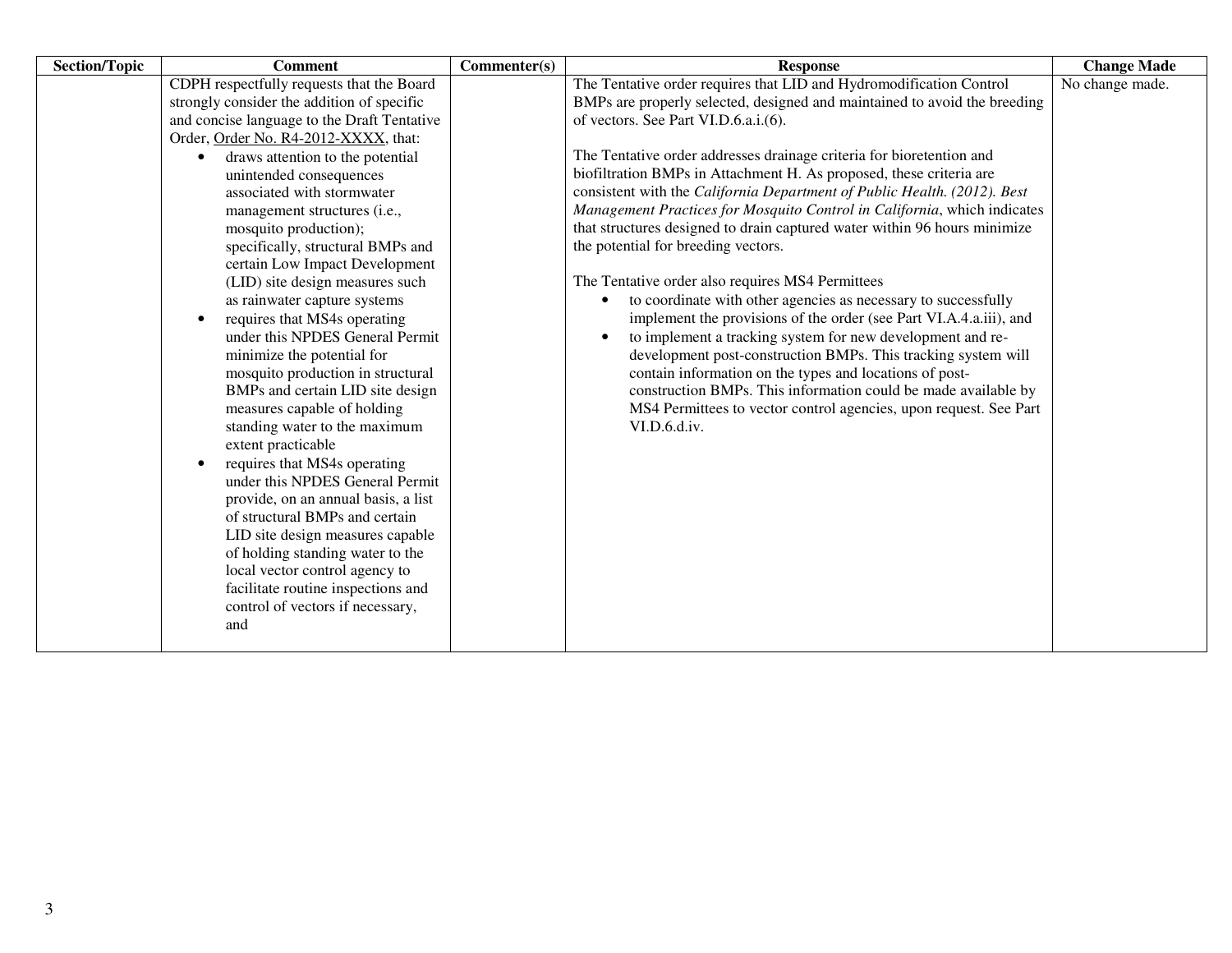| <b>Section/Topic</b> | <b>Comment</b>                                                                                                                                                                                                                                                                                                                                                                                                                                                                                                                                                                                                                                                                                                       | Commenter(s) | <b>Response</b>                                                                                                                                                                                                                                                                                                                                                                                                                                                                                                                                                                                                                                                                                                                                                                                                                                                                                                                                                                                                                             | <b>Change Made</b>                                                             |
|----------------------|----------------------------------------------------------------------------------------------------------------------------------------------------------------------------------------------------------------------------------------------------------------------------------------------------------------------------------------------------------------------------------------------------------------------------------------------------------------------------------------------------------------------------------------------------------------------------------------------------------------------------------------------------------------------------------------------------------------------|--------------|---------------------------------------------------------------------------------------------------------------------------------------------------------------------------------------------------------------------------------------------------------------------------------------------------------------------------------------------------------------------------------------------------------------------------------------------------------------------------------------------------------------------------------------------------------------------------------------------------------------------------------------------------------------------------------------------------------------------------------------------------------------------------------------------------------------------------------------------------------------------------------------------------------------------------------------------------------------------------------------------------------------------------------------------|--------------------------------------------------------------------------------|
|                      | The April 27, 2012 revision to the Fact<br>Sheet for NPDES Permit No. CAS000003<br>ORDER No. 2012-XX-DWQ, State of<br>California Department of Transportation<br>included a paragraph on page 18 entitled<br>Potential Unintended Public Health<br>Concerns Associated with Structural<br>BMPs. We propose that the Board<br>consider the addition of a similar paragraph<br>to the Fact Sheet of the Tentative Draft<br>Order for the purpose of raising awareness<br>of the potential unintended consequences<br>associated with the implementation of<br>certain stormwater management structures<br>and public health obligations of owner<br>/operators as defined in the California<br>Health and Safety Code. | <b>CDPH</b>  | Staff revised the Fact Sheet to include the following language:<br>Monitoring studies conducted by the California Department of Public<br>Health (CDPH) have documented that mosquitoes opportunistically breed<br>in structural storm water Best Management Practices (BMPs), particularly<br>those that hold standing water for over 96 hours. Certain Low Impact<br>Development (LID) site design measures that hold standing water such as<br>rainwater capture systems may similarly produce mosquitoes. BMPs and<br>LID design features should incorporate design, construction, and<br>maintenance principles to promote drainage within 96 hours to minimize<br>standing water available to mosquitoes. This Order requires regulated<br>MS4 Permittees to coordinate with other agencies necessary to<br>successfully implement the provisions of this Order. These agencies may<br>include CDPH and local mosquito and vector control agencies on vector-<br>related issues surrounding implementation of post-construction BMPs. | Language in the Fact<br>Sheet revised to<br>incorporate suggested<br>language. |
|                      | The reference cited in Section 6.a.i.(6) in<br>the footnotes should be updated. Please<br>replace it with the following<br><sup>26</sup> Structures designed to drain captured<br>water within 96 hours minimize the<br>potential for breeding vectors. See<br>California Department of Public Health,<br><b>Best Management Practices for Mosquito</b><br>Control in California (2012) at<br>http://www.westnile.ca.gov/resources.php                                                                                                                                                                                                                                                                               | <b>CDPH</b>  | Staff has revised the footnote to reflect the more recent reference.                                                                                                                                                                                                                                                                                                                                                                                                                                                                                                                                                                                                                                                                                                                                                                                                                                                                                                                                                                        | Order revised.                                                                 |
|                      | A large portion of Statewide and Regional<br>stormwater NPDES permits have<br>incorporated a Finding related to the<br>potential for vector production in certain<br>structural stormwater structures. Such a<br>Finding ensures that Permittees are fully<br>aware that certain stormwater structures<br>unintentionally may produce vectors,<br>particularly mosquitoes, and encourages<br>collaboration with public health agencies<br>that control vectors to mitigate any<br>breeding that may occur. Please consider<br>including the following language as a<br>separate Finding and the associated<br>reference as a footnote.                                                                               | <b>CDPH</b>  | The draft tentative order addresses this issue in several places in Part<br>VI.D.6 and Attachment H. Additionally staff revised the Fact Sheet to<br>include language regarding this issue. The Fact Sheet constitutes part of the<br>findings of the Los Angeles Water Board for this Order. See Finding I.                                                                                                                                                                                                                                                                                                                                                                                                                                                                                                                                                                                                                                                                                                                                | Language in the Fact<br>Sheet revised.                                         |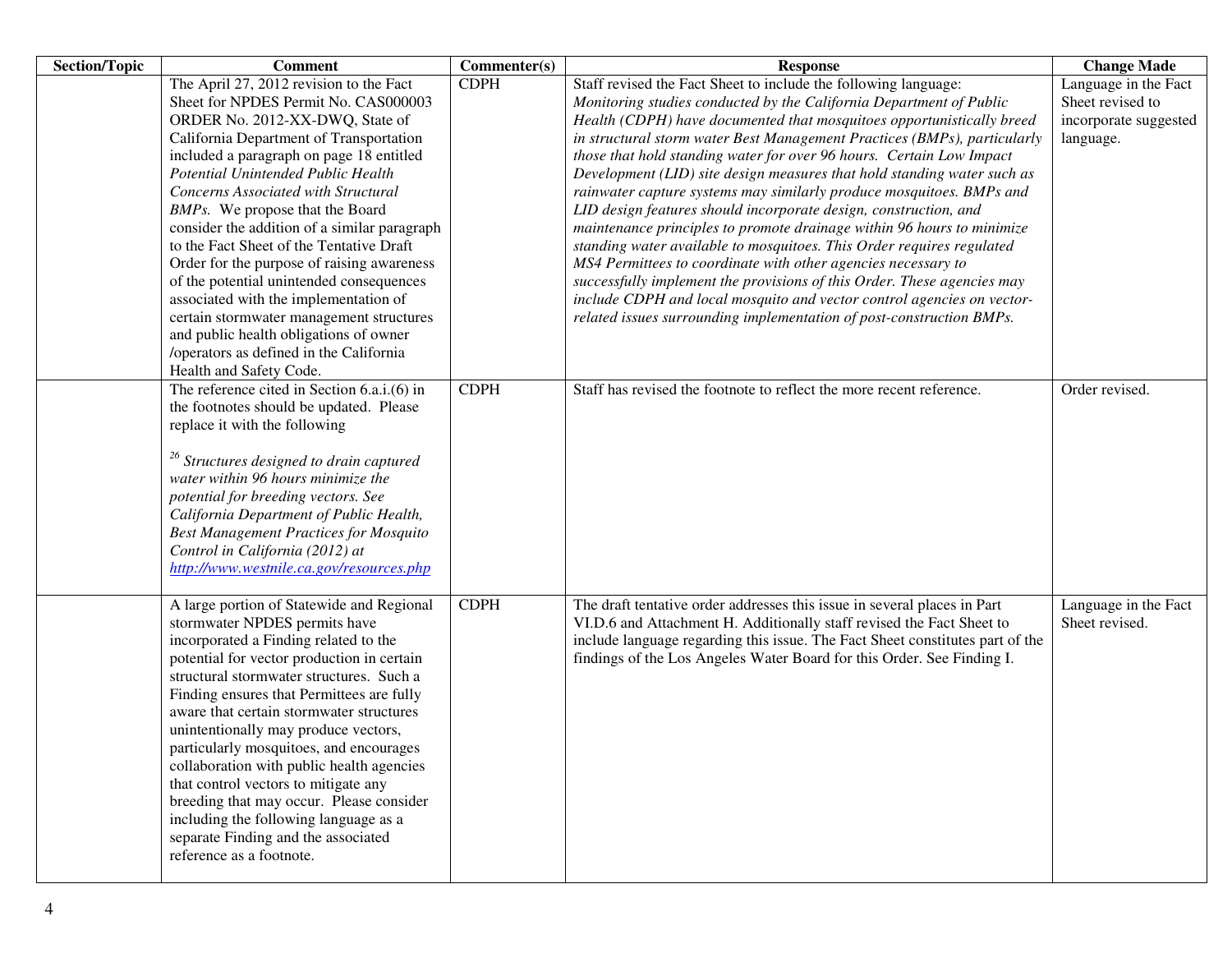| <b>Section/Topic</b> | <b>Comment</b>                             | Commenter(s)         | <b>Response</b>                                                                  | <b>Change Made</b>  |
|----------------------|--------------------------------------------|----------------------|----------------------------------------------------------------------------------|---------------------|
| <b>FIFRA</b>         | The management of vector populations and   | San Gabriel          | Comment Noted. The proposed Order is based on laws and policy in effect          | Suggested language  |
| Regulated            | public health has become increasingly      | Valley               | at the time of permitting. If future legislation or court decisions affect       | added to Attachment |
| Discharges           | difficult with the inclusion of additional | Mosquito and         | components of the permit, the Order may subsequently be reopened for             | F, Part IV.A.5      |
|                      | regulations under NPDES. We fully          | Vector Control       | review and modification, if necessary.                                           |                     |
|                      | support the vector related language        | District, and        |                                                                                  |                     |
|                      | proposed for inclusion in the above        | <b>Greater</b> Los   | The Regional Water Board staff agrees to include language similar to that        |                     |
|                      | tentative Order by the California          | Angeles              | included in the Ventura County MS4 Permit in the Fact Sheet of the               |                     |
|                      | Department of Public Health (CDPH).        | <b>County Vector</b> | Tentative Order, as follows:                                                     |                     |
|                      | In addition to the CDPH suggestions we     | Control              | This Order is not intended to prohibit the inspection for or abatement of        |                     |
|                      | would like the Board to address the        | District             | vectors by the State Department of Public Health or local vector agencies        |                     |
|                      | following concerns:                        |                      | in accordance with CA Health and Safety Code, § 116110 et seq. and               |                     |
|                      | The additional burdens on vector           |                      | Water Quality Order No. 2012-0003-DWQ. However, the Regional Water               |                     |
|                      | control agencies created by the            |                      | Board staff believes that the Provision VI.A.10 is important and that the        |                     |
|                      | 2011 Statewide NPDES Permit                |                      | draft tentative order is clear in that pesticide applications that are currently |                     |
|                      | (Water Quality Order No. 2011-             |                      | authorized by an NPDES permit are allowed within the Proposed Order.             |                     |
|                      | 0002-DWQ, General Permit No.               |                      |                                                                                  |                     |
|                      | CAG 990004) directly impact the            |                      |                                                                                  |                     |
|                      | efficiency of field operations to          |                      |                                                                                  |                     |
|                      | control vector mosquitoes.                 |                      |                                                                                  |                     |
|                      | Consequently, both the statewide           |                      |                                                                                  |                     |
|                      | as well as the national mosquito           |                      |                                                                                  |                     |
|                      | control association are aiming to          |                      |                                                                                  |                     |
|                      | regain NPDES exemption of                  |                      |                                                                                  |                     |
|                      | public health pesticide                    |                      |                                                                                  |                     |
|                      | applications and return such               |                      |                                                                                  |                     |
|                      | applications solely to regulation          |                      |                                                                                  |                     |
|                      | under the Federal Insecticide,             |                      |                                                                                  |                     |
|                      | Fungicide, and Rodenticide Act             |                      |                                                                                  |                     |
|                      | (FIFRA). To ensure our ability to          |                      |                                                                                  |                     |
|                      | continue our control efforts in the        |                      |                                                                                  |                     |
|                      | future, we would like to see the           |                      |                                                                                  |                     |
|                      | language under section VI.A                |                      |                                                                                  |                     |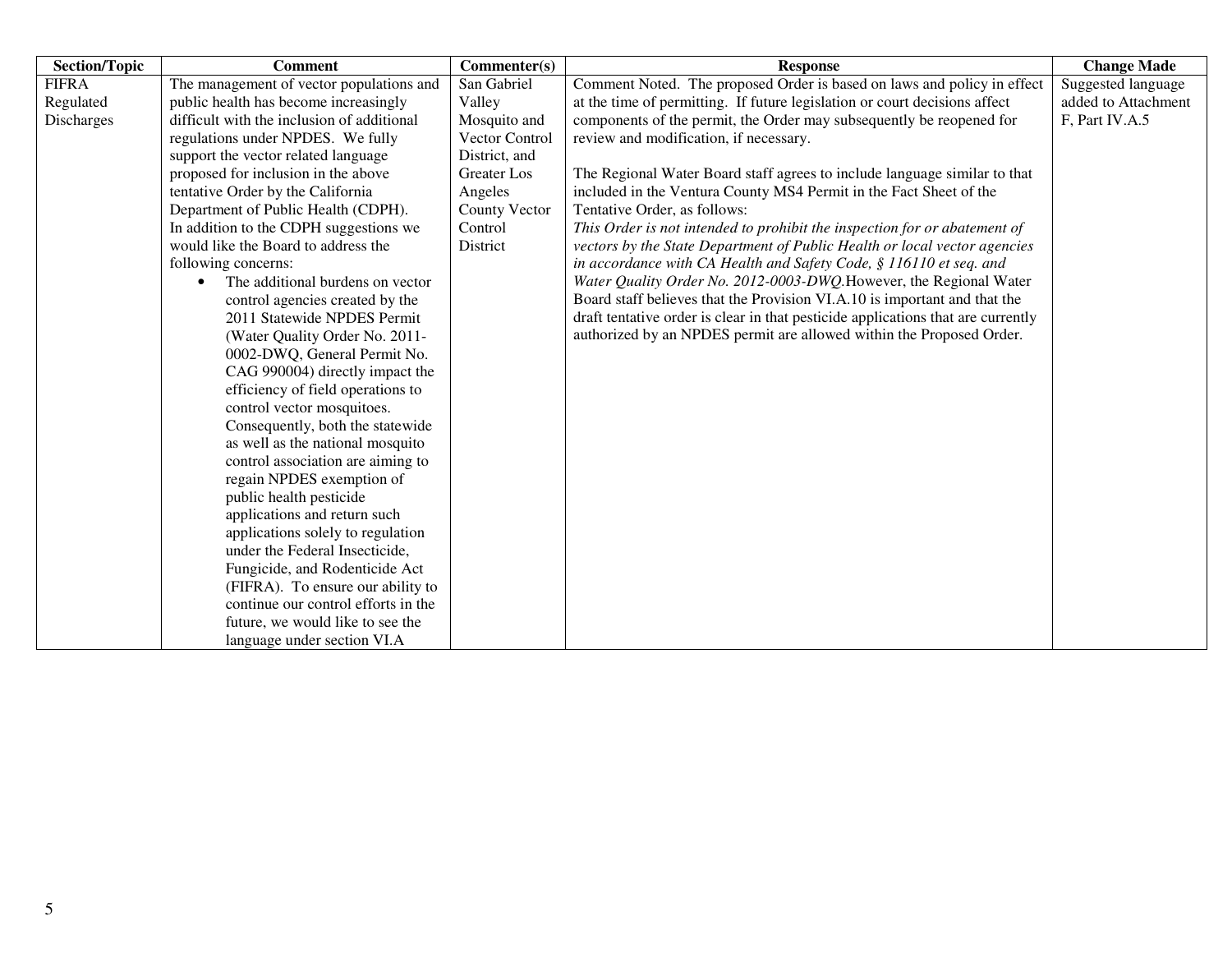| <b>Section/Topic</b> | <b>Comment</b>                              | Commenter(s) | <b>Response</b> | <b>Change Made</b> |
|----------------------|---------------------------------------------|--------------|-----------------|--------------------|
|                      | 10. "prohibiting the discharge of           |              |                 |                    |
|                      | any product registered under                |              |                 |                    |
|                      | FIFRA to any waste stream that              |              |                 |                    |
|                      | may ultimately be released to               |              |                 |                    |
|                      | waters of the United States, unless         |              |                 |                    |
|                      | specifically authorized elsewhere           |              |                 |                    |
|                      | in this Order or another NPDES              |              |                 |                    |
|                      | permit", removed or have a                  |              |                 |                    |
|                      | specific exemption of public                |              |                 |                    |
|                      | health pesticides added.                    |              |                 |                    |
|                      |                                             |              |                 |                    |
|                      | We find that while it has been<br>$\bullet$ |              |                 |                    |
|                      | stated that the existing Ventura            |              |                 |                    |
|                      | County Municipal Separate Storm             |              |                 |                    |
|                      | Sewer System Permit, Order No.              |              |                 |                    |
|                      | 09-0057, NPDES Permit No                    |              |                 |                    |
|                      | CAS004002 has served as a                   |              |                 |                    |
|                      | template in crafting this tentative         |              |                 |                    |
|                      | order, important vector control             |              |                 |                    |
|                      | related language has been omitted           |              |                 |                    |
|                      | in this draft. We ask that the              |              |                 |                    |
|                      | Board consider including the                |              |                 |                    |
|                      | following language from the                 |              |                 |                    |
|                      | FINDINGS section F of the                   |              |                 |                    |
|                      | Ventura County MS4 permit as a              |              |                 |                    |
|                      | part of the language proposed by            |              |                 |                    |
|                      | CDPH for this section:                      |              |                 |                    |
|                      | This Order is not intended to               |              |                 |                    |
|                      | prohibit the inspection for or              |              |                 |                    |
|                      | abatement of vectors by the State           |              |                 |                    |
|                      | Department of Public Health or              |              |                 |                    |
|                      | local vector agencies in                    |              |                 |                    |
|                      | accordance with CA Health and               |              |                 |                    |
|                      | Safety Code, § 116110 et seq.               |              |                 |                    |
|                      | <b>Certain Treatment Control BMPs</b>       |              |                 |                    |
|                      | if not properly designed, operated          |              |                 |                    |
|                      | or maintained may create habitats           |              |                 |                    |
|                      | for vectors (e.g. mosquitoes and            |              |                 |                    |
|                      | rodents).                                   |              |                 |                    |